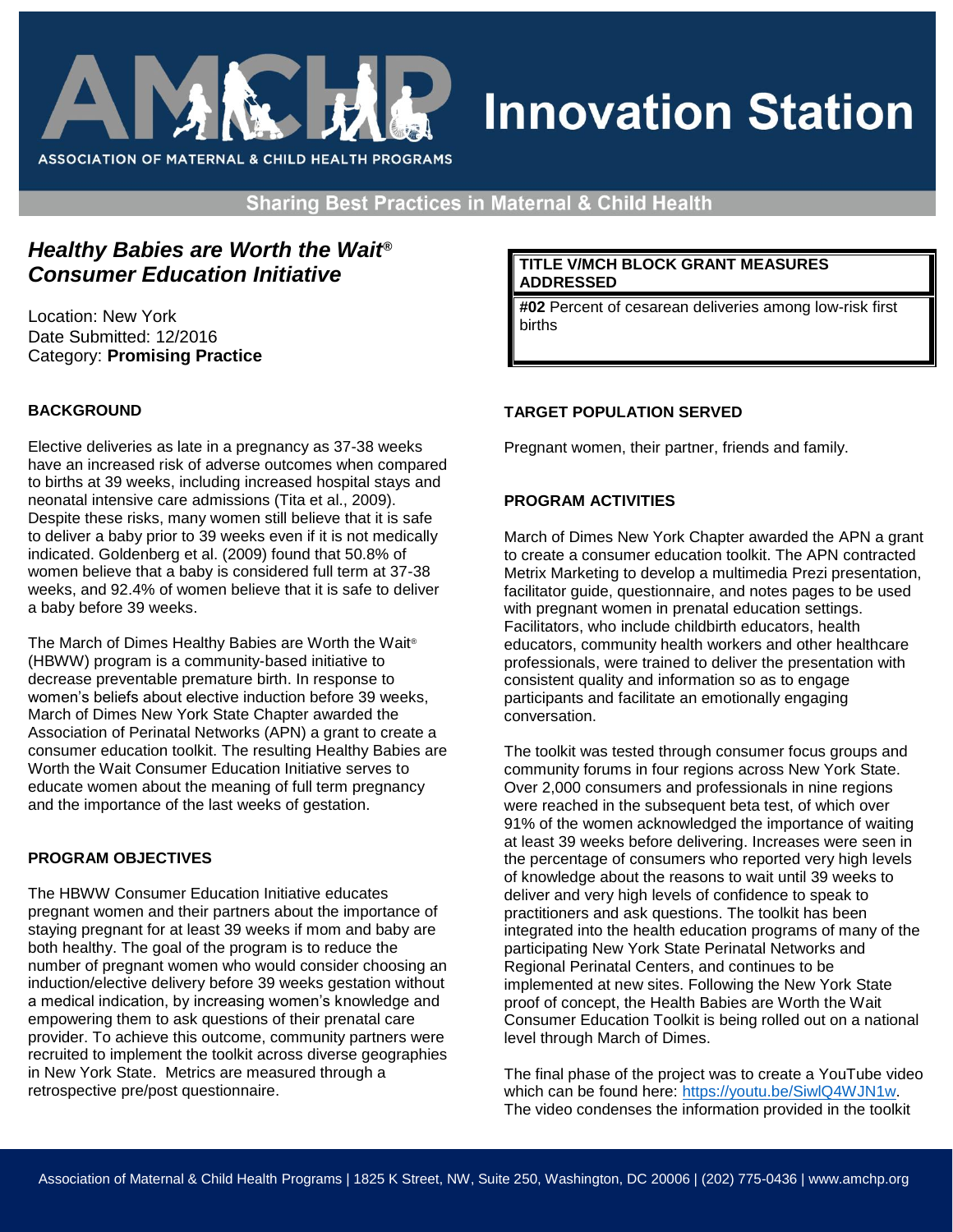into 6 minutes and helps pregnant women and consumers understand why the last weeks of pregnancy are so important. The complete toolkit can be found at [www.PrematurityPrevention.org](http://www.prematurityprevention.org/) under community education.

#### **PROGRAM OUTCOMES/EVALUATION DATA**

The presentation has been integrated into the health education programs of many of the participating New York State Perinatal Networks, and continues to be implemented at new sites. In late-2014, three Regional Perinatal Centers (RPC's) were provided with the toolkit and grant funds to incorporate the program into their childbirth education classes. Each RPC reached in excess of 500 consumers and incorporated the presentation into existing educational offerings for sustainability.

As of November 30, 2016, 4,226 unduplicated individuals have been reached. Generally, consumers' level of knowledge about the reasons to wait until 39 weeks to deliver and confidence to speak to providers and ask questions increased greatly. Monthly data collected shows 35-43% increases in consumers "very high" ratings. Fewer than 3% would consider an elective delivery unless their provider told them their health or the health of their baby was in danger.

#### **PROGRAM COST**

Startup cost for development of the toolkit including focus groups, subcontracting of Metrix Marketing and beta testing were \$180,000 funded through three grants to the Association of Perinatal Networks. We continued to gather evidence with three \$5,000 grants to Regional Perinatal Center's in New York State for a total development cost of \$195,000. The toolkit is now available free of charge and can be downloaded at [www.PrematurityPrevention.org.](http://www.prematurityprevention.org/) Cost to implement into any childbirth education curriculum is negligible.

#### **ASSETS & CHALLENGES**

Assets: The primary goal of this project was to change knowledge, skills, and attitudes toward elective inductions of labor and cesarean sections before 39 weeks gestation. For the March of Dimes, the polio vaccine was only the beginning. Over the last few decades, we helped eliminate rubella, advocated for regionalized newborn intensive care, funded the development of surfactant and other lifesaving treatments, worked to fortify the grain population with folic acid to prevent neural tube defects and brought newborn screening to every baby. Our strong partnership with the Association of Perinatal Network provided an opportunity to

reach consumers of diverse demographics in diverse geographies. Our strong partnerships with three Regional Perinatal Center's allowed us to expand our programming into a hospital-based setting. The mission alignment among our partners resulted in a higher level of commitment and helped drive successful implementation of the project.

Challenges: Implementing in diverse geographies for consumers with diverse demographics presented challenges and forced flexibility in venue and in presentation style.

Overcoming Challenges: We initially envisioned the presentation taking place in a group setting with access to audio visual technology, a screen to project the presentation upon and the ability to project sound. Venues included community rooms, churches, schools, hospitals, etc. and not all provided access to the technology desired. We learned that the presentation can still be effective when presented by a skilled facilitator. Facilitator trainings were scheduled across the state to help mitigate variation in venue and equipment and increase consistency in delivery. We also learned that the presentation can be provided not only group settings but also in one-on-one educational sessions and worked to accommodate these situations utilizing tablets and engaging the participant in an emotional conversation.

At the inception of the project, a pre/posttest was used to gauge satisfaction, knowledge gain, willingness to change behavior and willingness to consider an elective induction of labor or cesarean section. We determined that the amount of time that passed between the pre and posttest was not sufficient to confidently measure retention of the information presented. We decided to utilize a retrospective pre/postquestionnaire instead. Short-term outcomes measured include quality and ease of understanding the presentation as well as knowledge of the potential health outcomes of delivering before 39 weeks. Long-term outcomes are confidence-based: things they can do to have a healthy baby, why it's important to wait until 39 weeks, ability to ask their provider "why" should an elective delivery be recommended.

#### **LESSONS LEARNED**

Providing training for facilitators will help ensure that the presentation is delivered with fidelity. Focusing not only on the information contained within the presentation but also on basic presentation skills is advantageous. Prezi can be challenging to work with and ensuring you have the right equipment and knowledge to use Prezi will set you up for success.

This presentation can take 30 minutes or 60 minutes, depending on how much you engage your audience. There